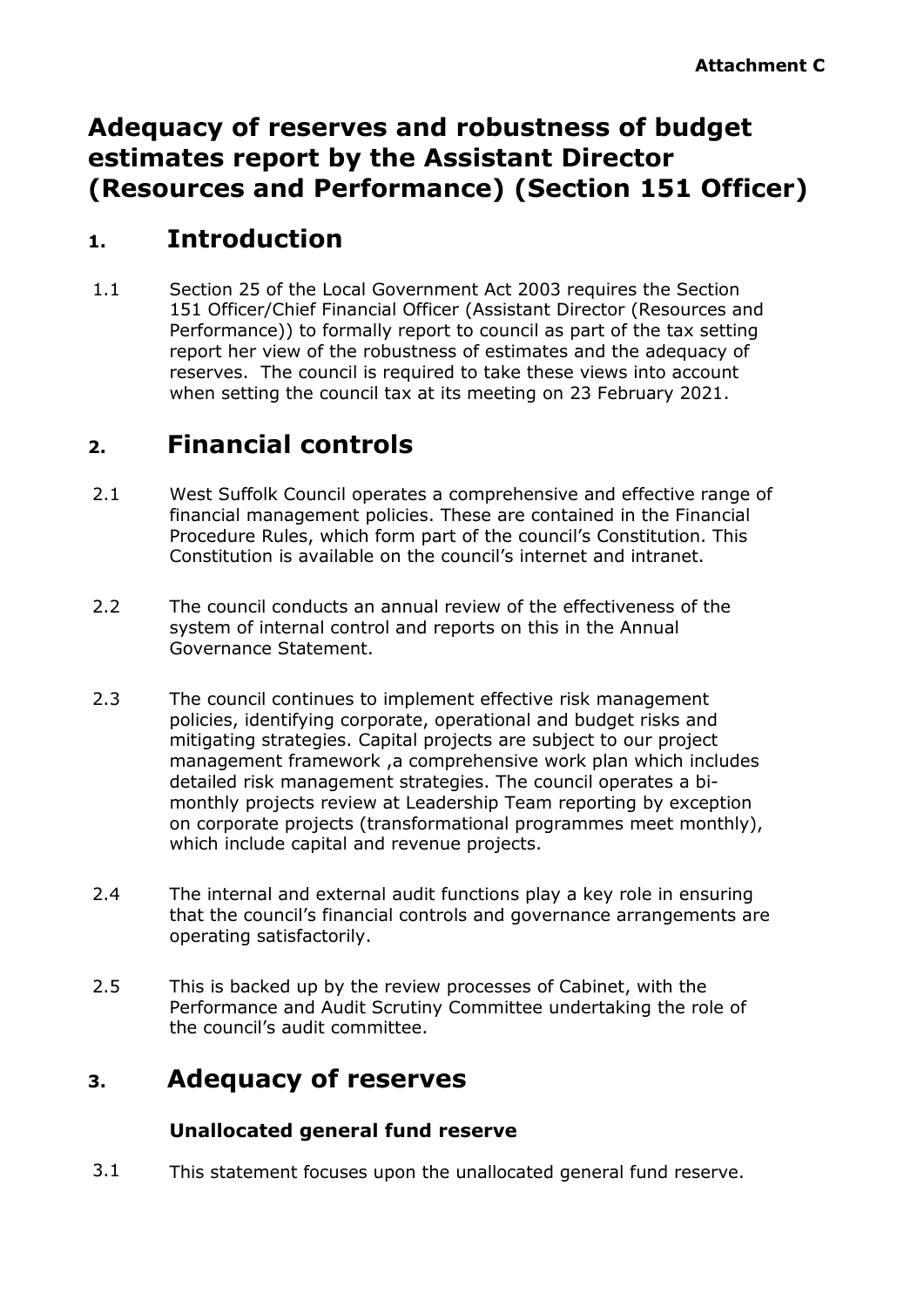The minimum prudent level of reserves that the council should maintain is a matter of judgement and cannot be judged merely against the current risks facing the council as these can and will change over time.

- 3.2 The consequences of not keeping a prudent minimum level of reserves can be serious. In the event of a major problem or a series of events, the council would run a serious risk of a deficit or of being forced to cut spending during the year in a damaging and arbitrary way. The Councils general fund balance played a significant role in managing the in-year (2020 to 2021) financial impact of the COVID-19 pandemic, enabling the Council to focus its efforts on mobilising and supporting the response phase to our communities.
- 3.3 The Chartered Institute of Public Finance and Accountancy (CIPFA) have issued a notification from the Local Authority Accounting Panel stating that there should be no imposed limit on level or nature of balances required to be held by an individual council (except under section 26 where this has been imposed by ministers).
- 3.4 When setting the minimum level of reserves, the Section 151 Officer has taken into account strategic, operational and financial risks when recommending the minimum level of unallocated general fund reserves. These include:
	- Specific risks such as the continued impact of COVID-19 pandemic, taking into account the financial provisions already set out in the general fund budget
	- economy measures and service reductions always contain some degree of uncertainty as to whether their full effects will be achieved
	- the effect of the macro-economy on West Suffolk Council, and subsequent loss of income from council tax, business rates and from fees and charges
	- the delivery of all savings, projects and income targets
	- the new risks placed at a local level under the 50 per cent business rates retention scheme, such as appeals
	- the addition of greater income targets linked to behaving more commercially and the selling of council services
	- unforeseeable events such as major inclement weather (for example floods) which may require urgent, material spending to be incurred
	- risks in relation to litigation
	- risks of grants being introduced or removed mid-year, requiring authority contributions
	- the need to retain a general contingency to provide for unforeseen circumstances
	- other earmarked reserves, specific to managing the financial planning risks associated with the West Suffolk medium term plans, such as the business rates equalisation reserve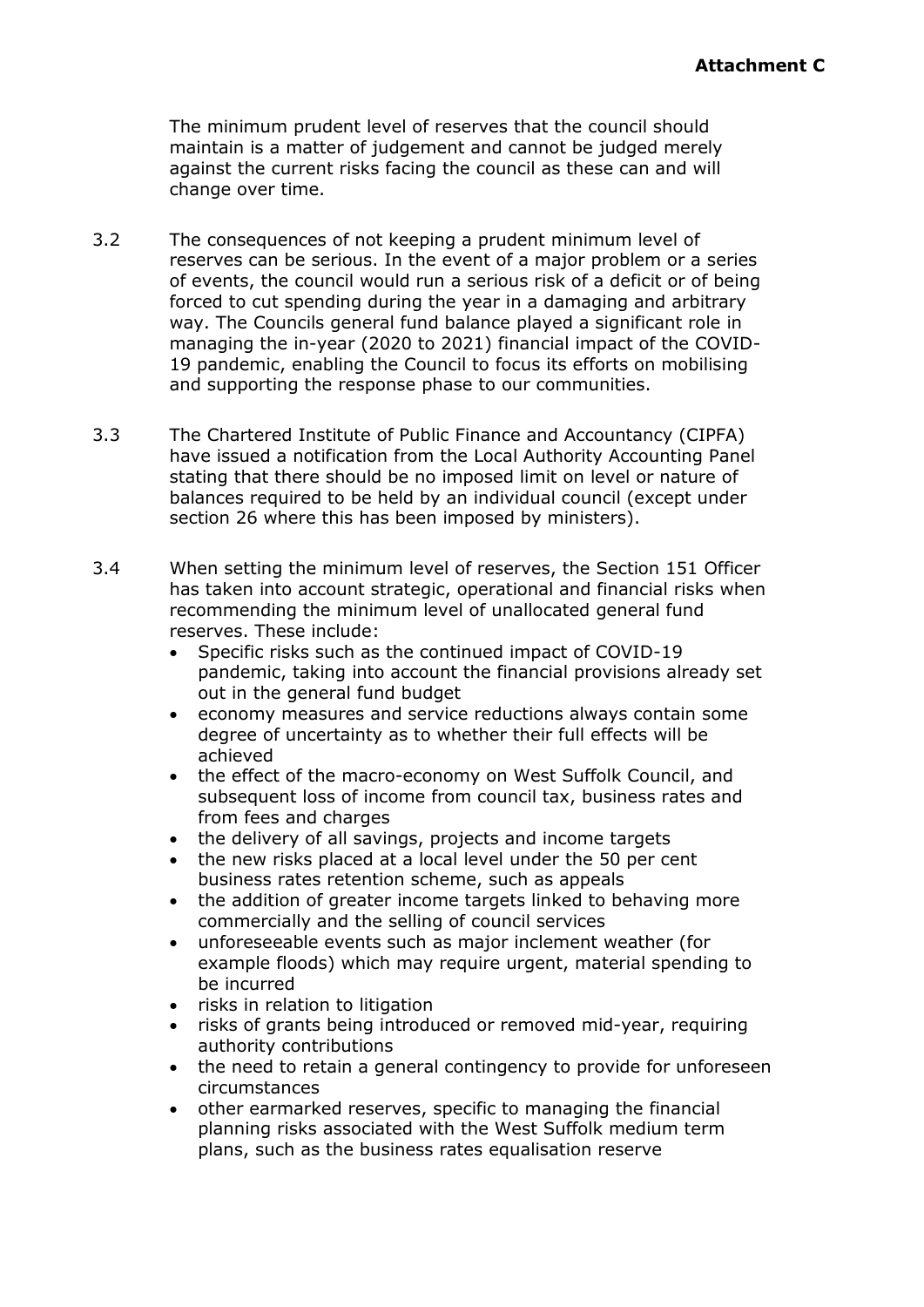- other risks detailed in the scenario planning and sensitivity analysis provided at Attachment D, Appendix 5.
- $\bullet$

#### 3.5 **As a consequence, it is recommended that the general fund reserve is set at a minimum of £5 million.**

3.6 If an event occurs that is so serious, as with COVID, that it depletes the council reserves to below the limit of £5 million, then the council will take appropriate measures to raise the general fund reserve to the desired level as soon as possible, as it has done in the 2021 to 2022 budget, without undermining service provision.

### **Other reserves**

- 3.7 The council has a variety of other reserves which are earmarked for specific purposes. The significant items to be drawn out as part of the 2021 to 2025 budget setting process are:
	- Reserves expected to be utilised/committed to support the strategic objectives and medium-term financial strategy (MTFS) of the council:
		- o Strategic priorities and MTFS reserve
		- o Investing in our growth agenda reserve.
	- Business rates pilot: place-based reserve to hold the benefit of the Suffolk 100% business rates retention pilot in 2018 to 2019. To be utilised against projects as agreed by the West Suffolk Leaders (County/Districts).
	- Housing benefits equalisation reserve available to assist with significant impacts of housing benefit subsidy rates/overpayment income fluctuations.
	- Capital project financing and interest equalisation reserve available to assist with significant impacts of interest rate and borrowing cost fluctuations.
	- Invest to save reserve to be utilised/committed to support the delivery of saving and efficiency requirements of the council.
	- Building repairs reserve utilised to fund the council's asset management plan.
	- Vehicle, plant and equipment reserve utilised to fund the council's replacement plan for these assets.
	- Business rates equalisation reserve available to cover appeals by businesses under Material Change of Circumstances due to COVID-19.
- 3.8 With reference to the Investment Framework all business cases will be assessed on the basis of borrowing as capital receipts are reducing in the medium term. Assessment of reserves balances will also be considered as part of any business case.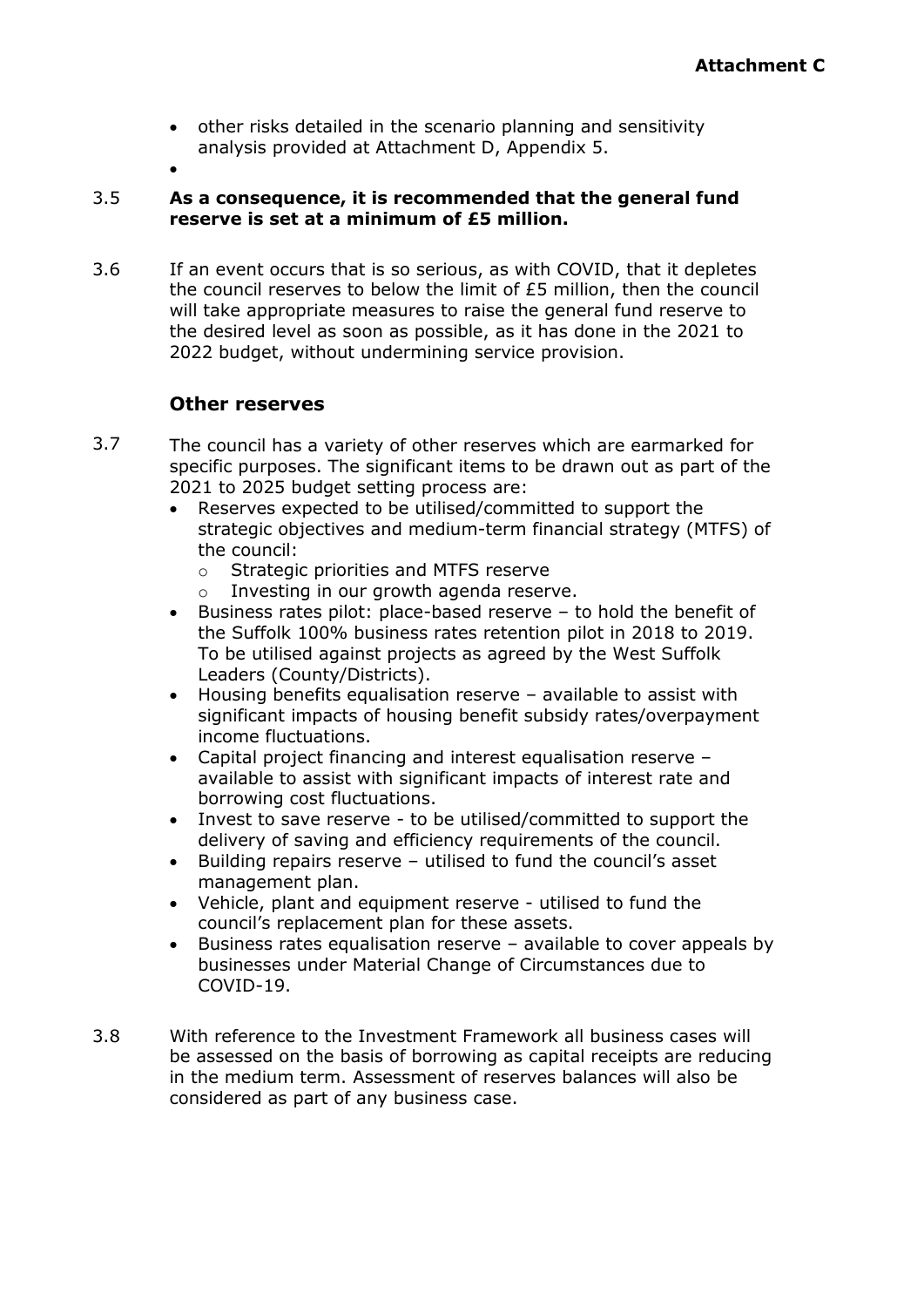### **4. Robustness of estimates**

#### **The treatment of inflation, interest and borrowing rates**

- 4.1 The pay award for staff from 1 April 2021 has not yet been agreed, however a 2 per cent increase has been included in the estimates for 2021 to 2022. Non pay related budgets have not been inflated unless there is a contractually committed rate of inflation where services can demonstrate a requirement to do so to maintain service delivery levels. Increases for fees and charges have been set in line with inflation where appropriate.
- 4.2 The average rate of return on council investments for 2021 to 2022 has been assumed at 0.25 per cent. Borrowing rates have been assumed in line with business case assumptions.

### **Budget and financial management**

- 4.3 West Suffolk has a good record of budget and financial management and is expecting a balanced position for April 2021 to March 2022. All relevant reports to Cabinet and Committee have their financial effects identified and the Leadership Team keeps any emerging budget pressures under review during the year. Monthly reports are received by the Leadership Team and quarterly reports to the Performance and Audit Scrutiny Committee detail both budgetary and performance indicators.
- 4.4 The council has a number of demand led budgets and historically it has been able to manage changes in demand to ensure a sound financial standing at the end of the financial year.

### **Adequacy of insurance and risk management**

- 4.5 Strategic risk management is embedded throughout the council to ensure that all risks are identified, mitigated and managed appropriately. The council's insurance arrangements are in the form of external insurance premiums and internal funds to self-insure some items.
- 4.6 Projects will be subject to business case challenge on financial and risk matters and, to reflect their importance in the achievement of the balanced MTFS.
- 4.7 Income assumptions will be continually subject to review through project monitoring and regular finance reviews and reporting.